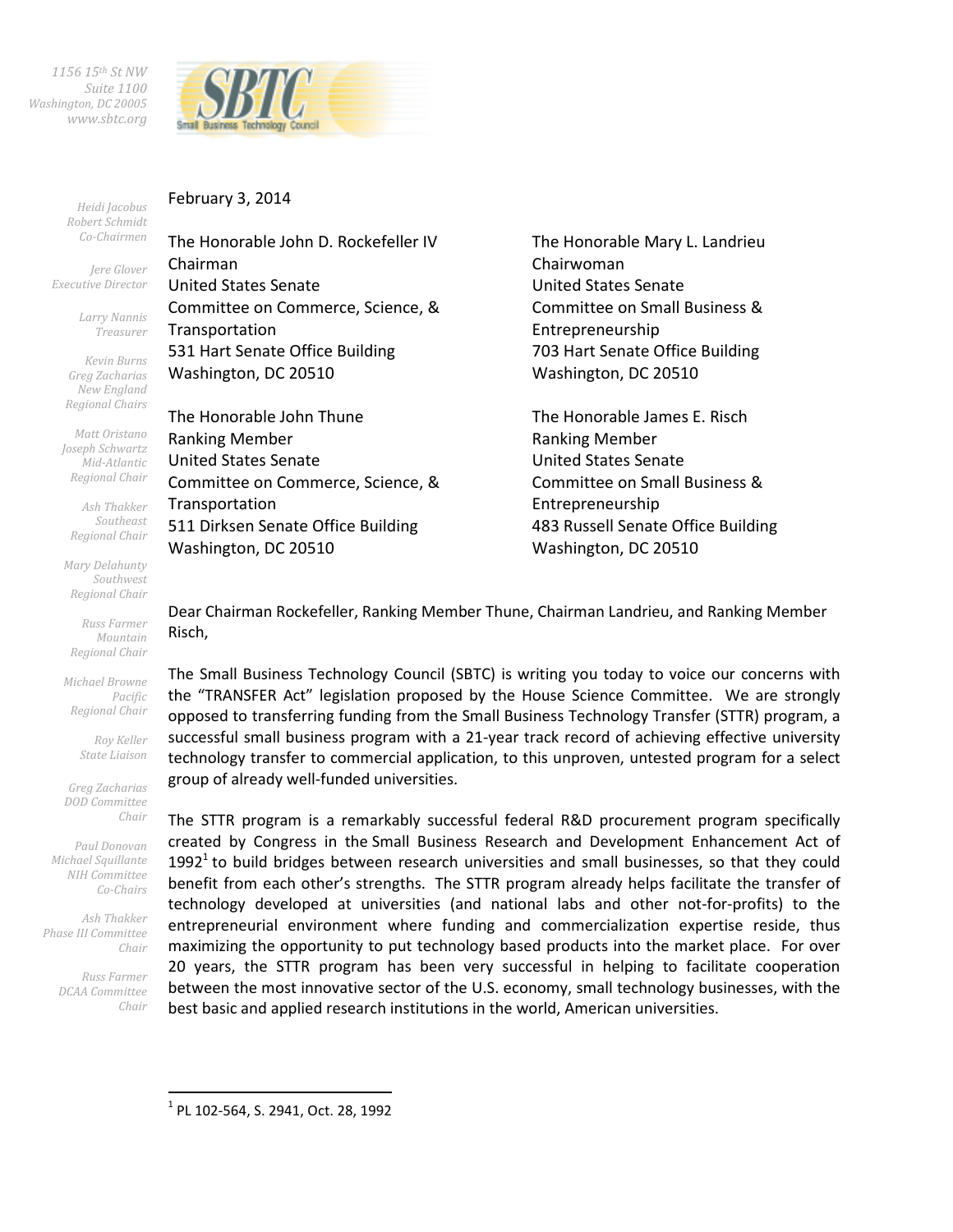

In 2012 the STTR program made 637 technology transfer/R&D awards on a highly competitive merit basis, each of which included at least one small business and a university (or other not-forprofit research organization). Each STTR project contained a completed university-business technology transfer agreement and a commercialization plan. These individual projects are chosen by Federal agencies to advance technology development towards a commercial objective driven by agency priorities.

The TRANSFER Act reduces the funds going to the STTR program by \$80 million, nearly 25% annually. That is the equivalent of approximately 120 Phase I and 60 Phase II awards being removed from STTR, as well as from small businesses and universities that have developed actual technology transfer projects.

In exchange for eliminating nearly a quarter of such small business-university projects, HR 2981 would set up a smaller number of University-run programs (with major accompanying overhead) that would themselves choose which university-driven projects to fund. Instead of the focus being upon specific technology transfer opportunities for which a commercialization partner has already been chosen (the STTR model), HR 2981 takes two steps back by choosing winners and losers among universities, not projects, and then leaving it to the university to set up an internal process by which projects may be selected by the university and in fulfillment of university tech transfer policy. Actual selections are then made by the university from among university projects (i.e. no national merit competition as now occurs in STTR). While there is a required Program Oversight Board, the university chooses that board and the overall driver for commercialization comes from the university, not the private sector.

We question the logic of taking money away from small businesses, which are the best in the world at transitioning promising technologies, and giving it to universities, who do not have a strong track record in this area. The path that has worked for America has been for the universities to develop new technology and then for the private sector to commercialize them, working together, which is exactly what the STTR program currently accomplishes.

Taking any portion of this funding away from the entrepreneurial community and redirecting it into early stage researchers who have neither the skills nor the infrastructure to bring the technology to the marketplace technology degrades the program's purpose and expected results. The STTR program is already woefully underfunded, and universities receive greater than 10 times the amount of federal funding that small businesses receive.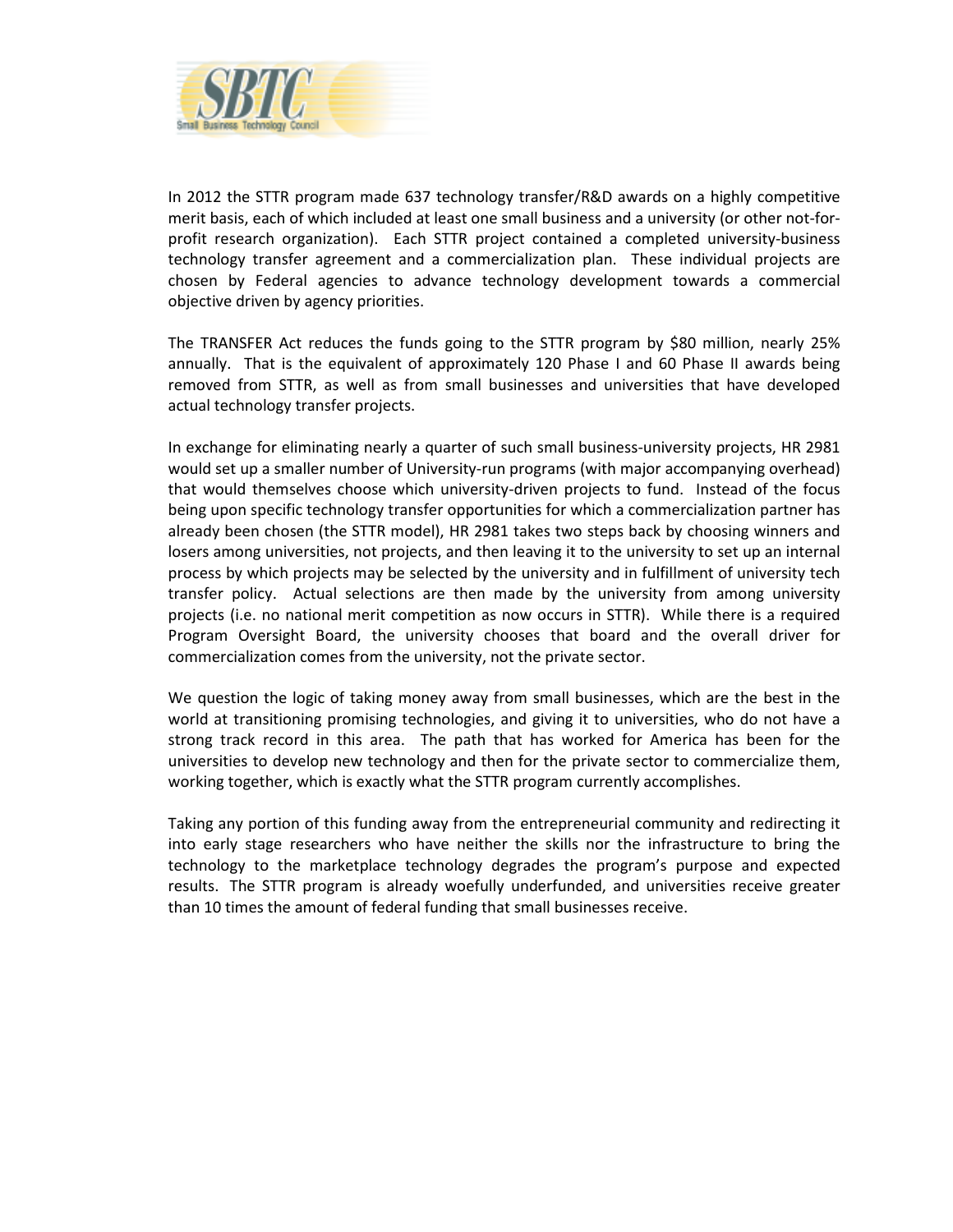

While American universities can boast of an unquestionably impressive record of basic research, unfortunately their record of technology transfer and commercialization of that research is not nearly as impressive. In FY2012, the total licensing income from university research was only \$2.6 billion dollars, while federally funded research expenditures at universities reached \$40 Billion.<sup>2</sup> University licensing revenue is only 6.5% of their federal R&D dollars. In contrast, a comprehensive study of the SBIR/STTR programs under taken in 2008 surveyed SBIR companies and found:

"On average, SBIR projects received almost \$800,000 from non-SBIR sources, with over half of respondents (51.6 percent) reporting some additional funds for the project from a non-SBIR source."<sup>3</sup>

Universities virtually never commercialize their technology alone. They always have partners to convert their research into innovations. The most significant new innovations in the marketplace have been demonstrated to come from small businesses – especially from STTR and SBIR firms. An important study on technology and innovation, entitled "Where Do Innovations Come From?" reported:

"The results show that these SBIR-nurtured firms consistently account for a quarter of all U.S. R&D 100 Award winners—a powerful indication that the SBIR program has become a key force in the innovation economy of the United States."<sup>4</sup>

This 40-year study shows that SBIR recipients develop twice as many key innovations as universities, despite universities receiving well over 10 times more federal R&D dollars than the SBIR/STTR programs every year. SBIR/STTR companies receive 3% of Federal extramural R&D funding while universities receive between 32-36%. Simply stated, SBIR/STTR companies produce more patents, more than twice as many key innovations, and have a far better record of commercialization, on 10% of the federal funding that universities receive.

 $\overline{a}$ 

<sup>2</sup> *FY2012 Highlights.* Association of University Technology Managers (AUTM). 2012

http://Autm.net/AM/Template.cfm?Section=FY2012\_Licensing\_Activity\_Survey&Template=/CM/ContentDisplay.cfm &ContentID=11435

<sup>3</sup> Wessner, Charles W., Ed. *An Assessment of the Small Business Innovation Research Program*, National Research Council, National Academies Press. Committee on Capitalizing on Science, Technology, and Innovation, 2008 pg 122 http://www.nap.edu/catalog.php?record\_id=11989

<sup>&</sup>lt;sup>4</sup> Black, Fred and Keller, Matthew R. *Where Do Innovations Come From? Transformations in the U.S. National Innovation System, 1970-2006* The Information Technology & Innovation Foundation, July 2008 http://www.itif.org/files/Where\_do\_innovations\_come\_from.pdf